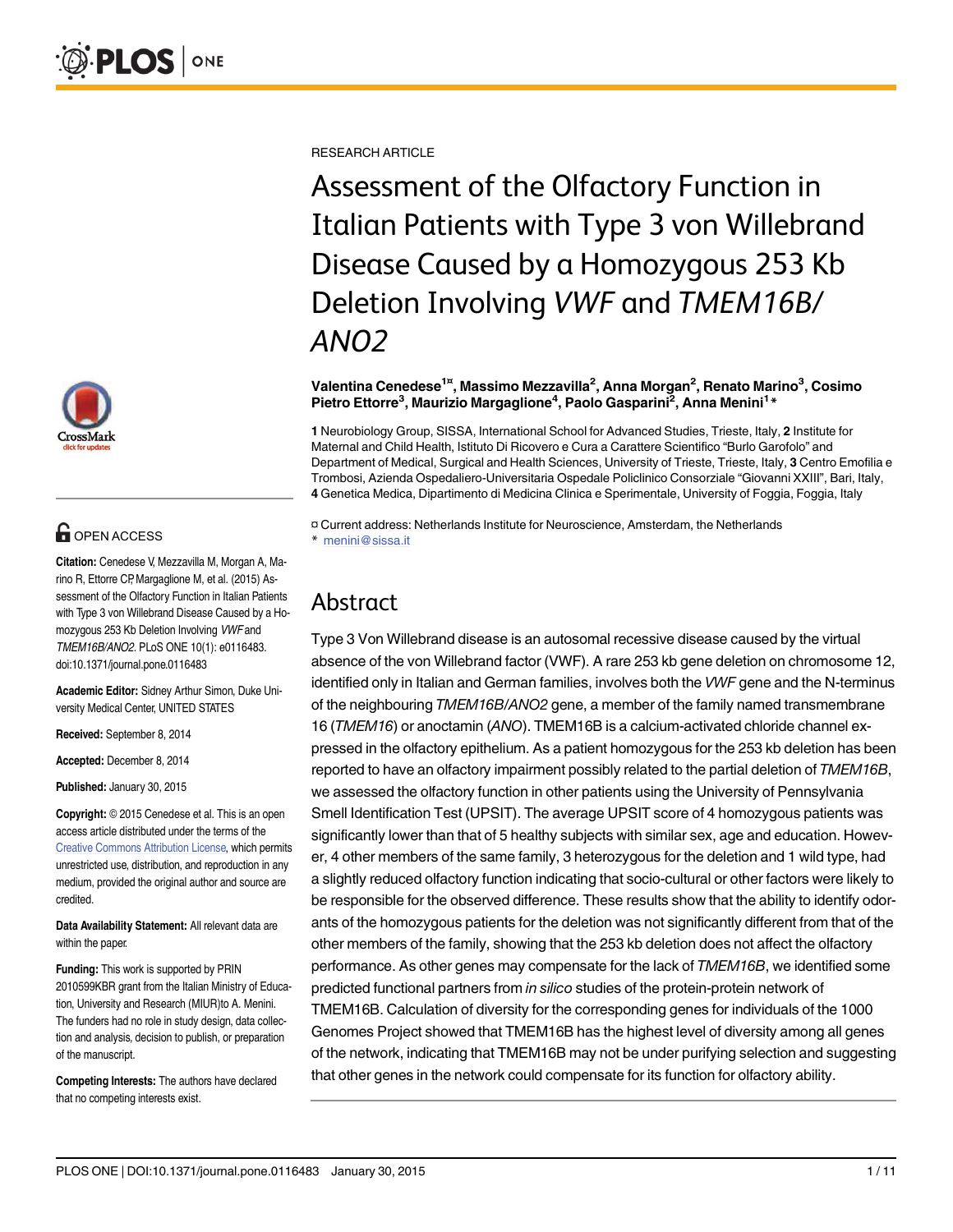## <span id="page-1-0"></span>Introduction

The von Willebrand disease (VWD) is a hereditary coagulation abnormality in humans caused by qualitative (type 2 VWD) or quantitative defects (type 1 and type 3 VWD) of the von Willebrand factor (VWF), a protein involved in hemostasis  $[1]$  $[1]$  $[1]$ . The VWF gene is a large gene located on chromosome 12 (12p13.2) and has 52 exons spanning about 178 kb [\[2\]](#page-8-0). Type 3 VWD is caused by VWF mutations producing absence of VWF [[3\]](#page-8-0). Inheritance of type 3 VWD is autosomal recessive and this disorder has a prevalence of about 0.5–3 individuals per million  $[4, 5]$  $[4, 5]$  $[4, 5]$  $[4, 5]$ . Mutations of *VWF* causing type 3 VWD include nonsense mutations, splicing defects, insertions, and deletions (<http://www.vwf.group.shef.ac.uk>). Complete VWF deletions have first been found in Italian patients  $[6-8]$  $[6-8]$  $[6-8]$  $[6-8]$  and subsequently also in German patients [[9](#page-9-0), [10](#page-9-0)]. Schneppenheim et al [\[10\]](#page-9-0) investigated patients with large deletions from unrelated German and Italian families. They found that a 253 kb deletion in chromosome 12 results in the deletion of the VWF gene and the deletion of the N-terminus of the neighbouring TMEM16B gene.

TMEM16B (also known as C12orf3, DKFZp434P102, anoctamin2 or ANO2) is one of the ten members of the protein family named transmembrane 16 (TMEM16). At least two members of this family, TMEM16A/ANO1 and TMEM16B/ANO2 have been shown to func-tion as calcium-activated chloride channels [\[11](#page-9-0)-[19\]](#page-9-0). TMEM16B/ANO2 is expressed in several tissues and organs, including retina, olfactory epithelium, pancreas, and salivary glands. In the olfactory epithelium, TMEM16B/ANO2 is expressed in the cilia of mature olfac-tory sensory neurons, where olfactory transduction occurs [[15](#page-9-0), [20](#page-9-0)-[26](#page-9-0)]. However, the role played by TMEM16B/ANO2 in olfaction is controversial. Indeed, knockout mice for TMEM16B did not show any difference in olfactory sensitivity compared with wild-type mice [\[24](#page-9-0)] suggesting that this protein may be dispensable for normal olfaction, although another study [\[27\]](#page-9-0) indicated that additional members of the CLCA family may also participate in the process of olfactory transduction together with TMEM16B, and substitute TMEM16B when it is absent.

Interestingly, Stephan et al.  $[15]$  refers to a possible impairment of the sense of smell in a German patient homozygous for the 253 kb deletion in chromosome 12, including VWF and the N-terminus of TMEM16B, suggesting an important role for TMEM16B in olfactory function. This observation, together with the evidence of expression of TMEM16B in the olfactory epithelium, prompted us to investigate the possible role of TMEM16B in the human sense of smell.

In this study, we identified a large Italian family that includes 4 patients homozygous for the 253 kb deletion (type 3 VWD patients) and measured the olfactory function of several members of the family, as well as of Italian healthy control subjects with similar sex, age and education. We found that the olfactory ability of the patients was significantly lower than that of the controls. However, also other members of the family, 3 heterozygous (type 1 VWD) for the deletion and 1 wild type, had a slightly reduced olfactory function indicating that cultural, social or other causative factors were likely to be responsible for the observed difference. If TMEM16B/ANO2 is involved in the sense of smell and is deleted in patients homozygous for the 253 kb deletion, we hypothesized that other genes may compensate for its lack. We therefore in silico studied the protein-protein network of TMEM16B/ANO2 and identified some predicted functional partners. These genes have been used to calculate the gene diversity in individuals belonging to the 1000 Genomes Project. Results indicate that TMEM16B/ANO2 has the highest level of diversity among all genes present in the network indicating that it may not be under purifying selection and thus, further suggesting that other genes may compensate for its function.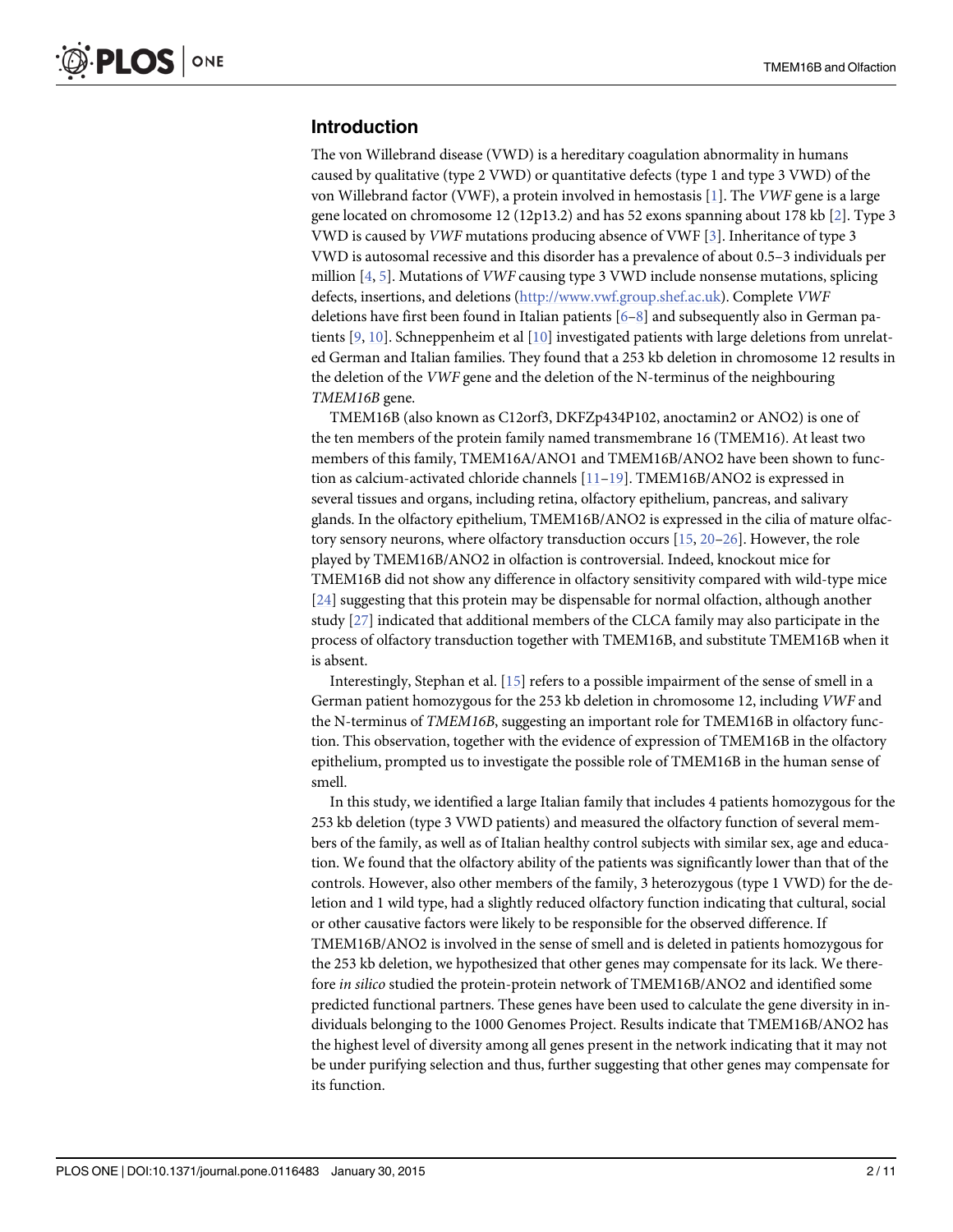## <span id="page-2-0"></span>Materials and Methods

#### **Subjects**

This study was performed on 4 Italian siblings affected by VWD type 3 homozygous for the 253 kb deletion in chromosome 12  $[10]$  $[10]$  and 4 members of the same family, 3 type 1 VWD (all heterozygous) and 1 unaffected (wild type homozygous). The mother was 67 years old and the 7 tested siblings (2 females and 5 males) were aged between 30 and 41 years. Their school education ranged between 5 and 8 years. A control group was constituted of 54 healthy Italian subjects, 29 females and 25 males, of age comprised between 21 and 57 years, and of a subgroup of 5 people with sex, age and education similar to those of the homozygous patients.

Genomic DNA was extracted from buccal swabs of the members of the family. In order to test the presence of the 253Kb deletion we performed deletion specific PCR as described by Schneppenheim et al [[10](#page-9-0)]. Briefly, two sets of primers were used, one allowing the amplification of a product of 228 bp including the breakpoints of the deletion (Primer forward 5'- AAGAACCGAAGTCCCAGGAGAAAGGAAAG-3', Primer reverse 5'-AGATTTCA-GAGGCGTTCTAAAACTCACTC-3') and the second one for the amplification of the wild type (279 bp) (Primer Forward 5'- GGAAAGTGGGATGGCGACAGAGCCTGAG- 3', Primer reverse 5'-AGATTTCAGAGGCGTTCTAAAACTCACTC-3'). A standard PCR was carried out at 61°C, for 35 cycles using KAPA2G Fast ReadyMix PCR Kit (Kapa Biosystems), according to the manufacturer's protocol. Healthy subjects carry only the wild-type sequence of 279 bp, homozygous patients show only the PCR product of 228 bp, while carriers present both fragments. All PCR products were then sequenced with 3500dx Genetic Analyzer (Life Technologies) to validate the nature of the deletion.

## Olfactory Testing

The Italian version of the University of Pennsylvania smell identification test [[28](#page-9-0)] UPSIT, Sensonics, Haddon Heights, NJ, USA) was used to assess the ability to identify odorants. The Italian UPSIT test is a scratch-and-sniff test based on the forced-choice among four alternative odorants. Each subject was asked to scratch the microincapsulated odorants present in each page of four booklets with the tip of a pencil, provided in the kit. The four possible responses for each odorant were read to the subject, who indicated the name of the odorant more similar to the perceived smell. The total number of microencapsulated odorants was 40. The number of correct answers was calculated according to the test manual. A reduced and adapted version of the Italian UPSIT was used to evaluate the sense of smell in our subjects, as explained in the Results. Indeed, as previously pointed out, the names of some odorants reported in the UPSIT test did not match the common perception of those odorants by the Italian population [\[29,](#page-10-0) [30\]](#page-10-0). The same conclusions were obtained both by using the complete or the reduced and adapted version of the Italian UPSIT test.

## Ethical statement

Family members and healthy controls were recruited through the Medical Genetics Service of Children Hospital IRCCS-Burlo Garofolo, Trieste, Italy. All participants were informed about genetic tests and signed the appropriate Institutional consent form prepared according to our national rules and laws, in particular: i) art.10 and 22 of the Italian law 196/03 on privacy and following updates published on the Gazzetta Ufficiale n.65 of 19 March 2007, ii) National authorization n.2–2004 to conduct research activities on genetics, iii) Government authorization to referral research centers (an IRCCS in our National Health Care System) to perform genetic tests 02–2007. Finally, the study was approved by the Institutional Review Board (Comitato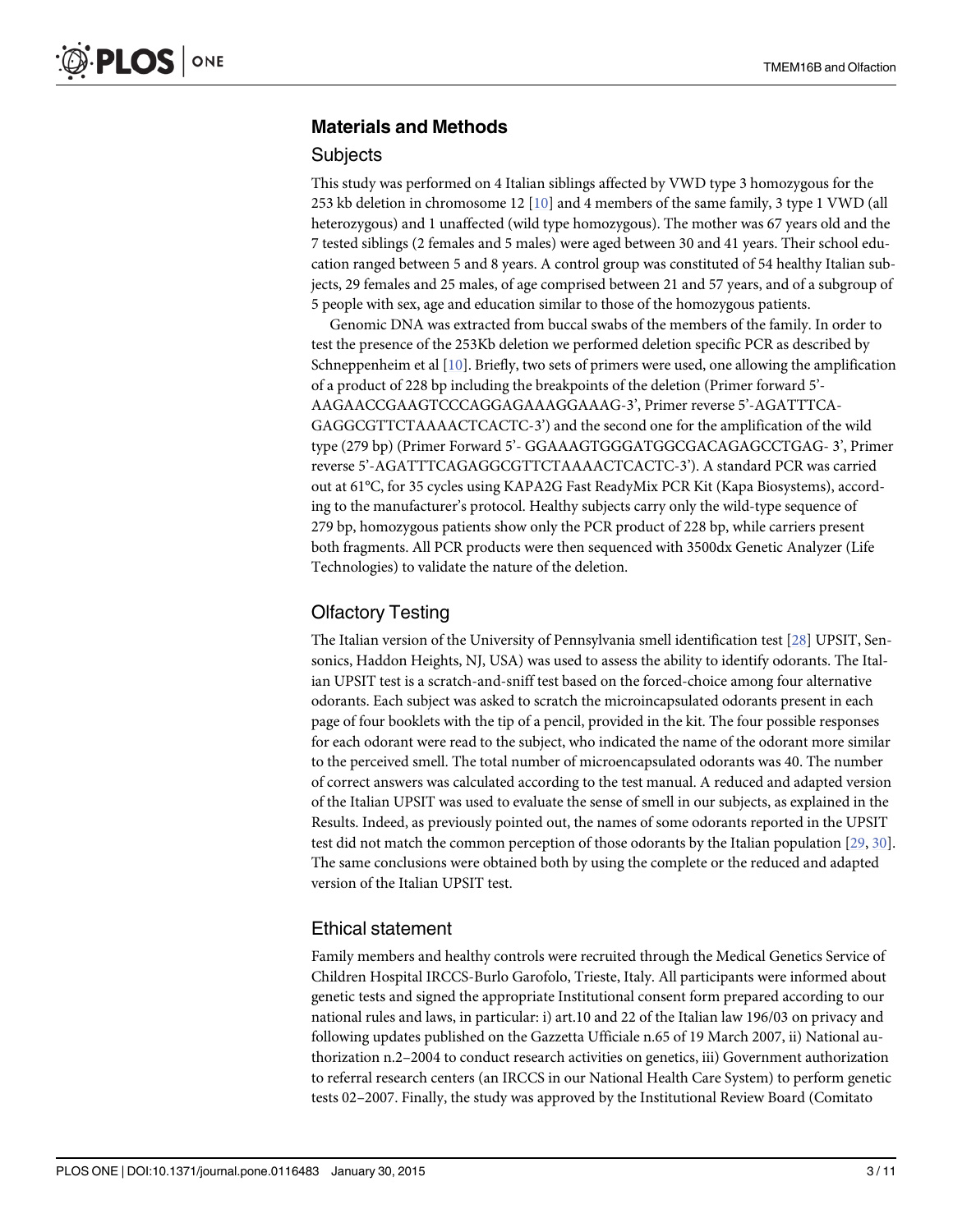<span id="page-3-0"></span>Tecnico Scientifico) of the Institute of Child Health IRCCS Burlo-Garofolo and conformed to the tenets of the Declaration of Helsinki.

#### Protein-protein network and gene diversity

A protein-protein network indicating the predicted functional partners for TMEM16B/ANO2 was constructed using STRING v9.01 [\[31](#page-10-0)], a database of known and predicted protein interactions [\(http://string-db.org/\)](http://string-db.org/).

Gene diversity for the genes involved in the above mentioned network was calculated using all the 1093 individuals from 1000 Genomes Phase 1 [[32](#page-10-0)] taking into account all the single nucleotide polymorphisms (SNPs) or only the missense mutations using the method described in [\[33](#page-10-0)]. For each gene, gene diversity  $1 - \sum_{i=1}^{n} x_i^2$  [[34\]](#page-10-0), where *n* is the number of alleles,  $x_i$  the frequency of the ith allele.

## Statistical analysis

Data are presented as number of correct answers, and mean  $\pm$  SEM. Statistical analyses were performed using Wilcoxon-Mann-Whitney test with R software.

## **Results**

#### Olfactory testing

As previous studies have reported that some of the odorants contained in the UPSIT booklets are not recognized by the Italian population [[29,](#page-10-0) [30\]](#page-10-0), we first tested the olfactory function of 54 healthy Italian subjects, 29 females and 25 males, of age comprised between 21 and 57 years, using two different test batches, with different expiration dates, of the Italian version of the UPSIT smell identification test. Among the 40 odorants present in the test, we found that 6 of them were not recognized by  $>$ 20% of the subjects ([Fig. 1](#page-4-0)). As the UPSIT test consists in a forced-choice among four possible responses, the probability to correctly identify the odorant by chance is 0.25. As in a previous study [\[29\]](#page-10-0), we therefore discarded the 6 odorants that were not identified by more than 20% of the subjects, as the released substances did not correspond to the perception that our Italian test subjects had of the odorants indicated as the correct answer. In addition, one odorant indicated as "cuoio" (leather) was identified as "mela" (apple) by 92% of the test subjects. We therefore used "mela" (apple) as the correct answer for this odorant. We calculated the number of correct answers of the subjects by using our adapted Italian UPSIT test consisting of 34 odorants. Furthermore, we adapted the classification for olfac-tory function, based on 40 odorants, reported by Doty [\[28\]](#page-9-0) by reducing the scale from 40 to 34, as follows: total anosmia 0–15, severe microsmia 16–19, moderate microsmia 20–23, mild microsmia 24–28, normosmia 29–34. On average, the number of correct answers of our healthy control subjects was  $32 \pm 0.2$  (n = 54). 98% (53/54) of our test subjects were normosmic and 2% (1/54) were mild microsmic.

We used the same test and analysis to assess the sense of smell of 4 siblings (1 female, 3 males) homozygous for the 253 kb deletion in chromosome 12  $[10]$  $[10]$  $[10]$ , and of a subgroup of control subjects (2 females, 3 males) with sex, age and education similar to those of the patients. As shown in [Fig. 2,](#page-5-0) the UPSIT scores for the patients were 21, corresponding to moderate microsmia, and 26 or 28, corresponding to mild microsmia, whereas the scores of the control subjects ranged between 30 and 33, indicative of normosmia. On average, the number of correct answers of the 4 siblings was  $25.3 \pm 1.5$  significantly lower than the value of  $31.6 \pm 0.5$  (n = 5), obtained with the matched subgroup of control healthy subjects ( $p = 0.009$ ).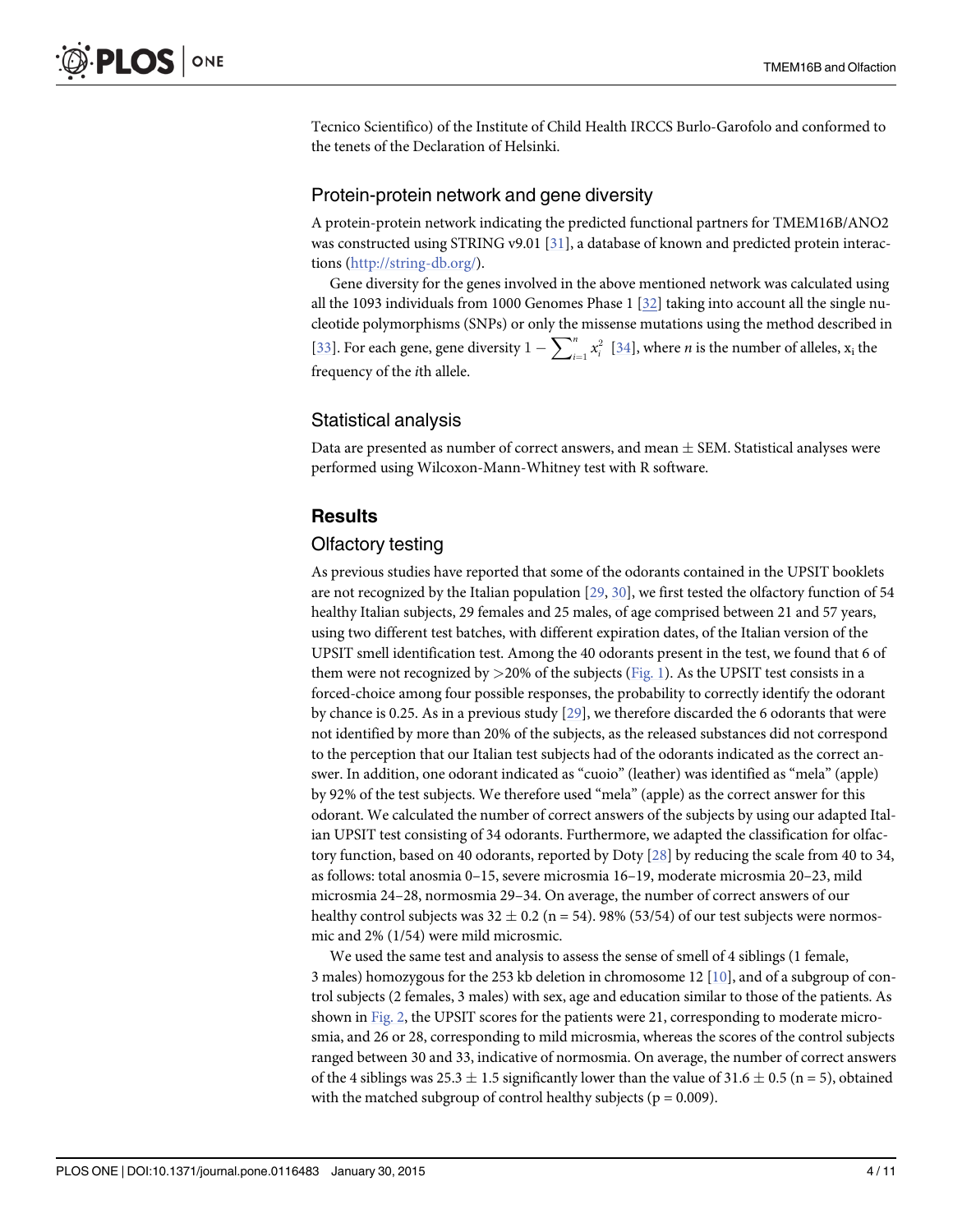<span id="page-4-0"></span>



doi:10.1371/journal.pone.0116483.g001

Although this comparison indicates a significant decrease of the olfactory function in the patients homozygous for the deletion compared to the healthy subjects, we also tested four healthy family members to investigate whether the decrease in the sense of smell could have socio-cultural or other type of origins within the family. Three additional siblings plus the mother were tested being 3 heterozygous carriers of the deletion (1 male, 1 female and the mother) and one (male) wild type homozygous. The UPSIT scores of the 3 heterozygous subjects were 26, 27 and 29 (the mother), with the first two scores corresponding to mild microsmia, and the third one to normosmia. Moreover, the UPSIT score of the wild type homozygous brother was 24, again in the range of mild microsmia. On average, the number of correct answers of the 3 heterozygous subjects was  $27.3 \pm 0.9$ , not significantly different from the value of 25.3  $\pm$  1.5 (n = 4), obtained with the family members who are homozygous for the deletion ( $p = 0.18$ ).

Thus, these results show that the ability to identify odorants of the homozygous patients for the deletion was not significantly different from that of the other healthy members of the family, showing that the 253 kb deletion does not affect the olfactory performance.

It must be noted that these conclusions are not specific to the selection of 34 out of 40 odorants, as we obtained similar results also by taking into account all the 40 odorants contained in the Italian UPSIT booklets.

#### Protein-protein network for TMEM16B/ANO2

When a gene is deleted, it is possible that other genes compensate for its absence. It is therefore possible that a lack of TMEM16B/ANO2 is compensated by other interacting proteins. To identify the predicted functional partners, we constructed a protein-protein network using the database STRING v9.01 [\[31\]](#page-10-0). [Fig. 3](#page-5-0) shows that TMEM16B/ANO2 is predicted to interact with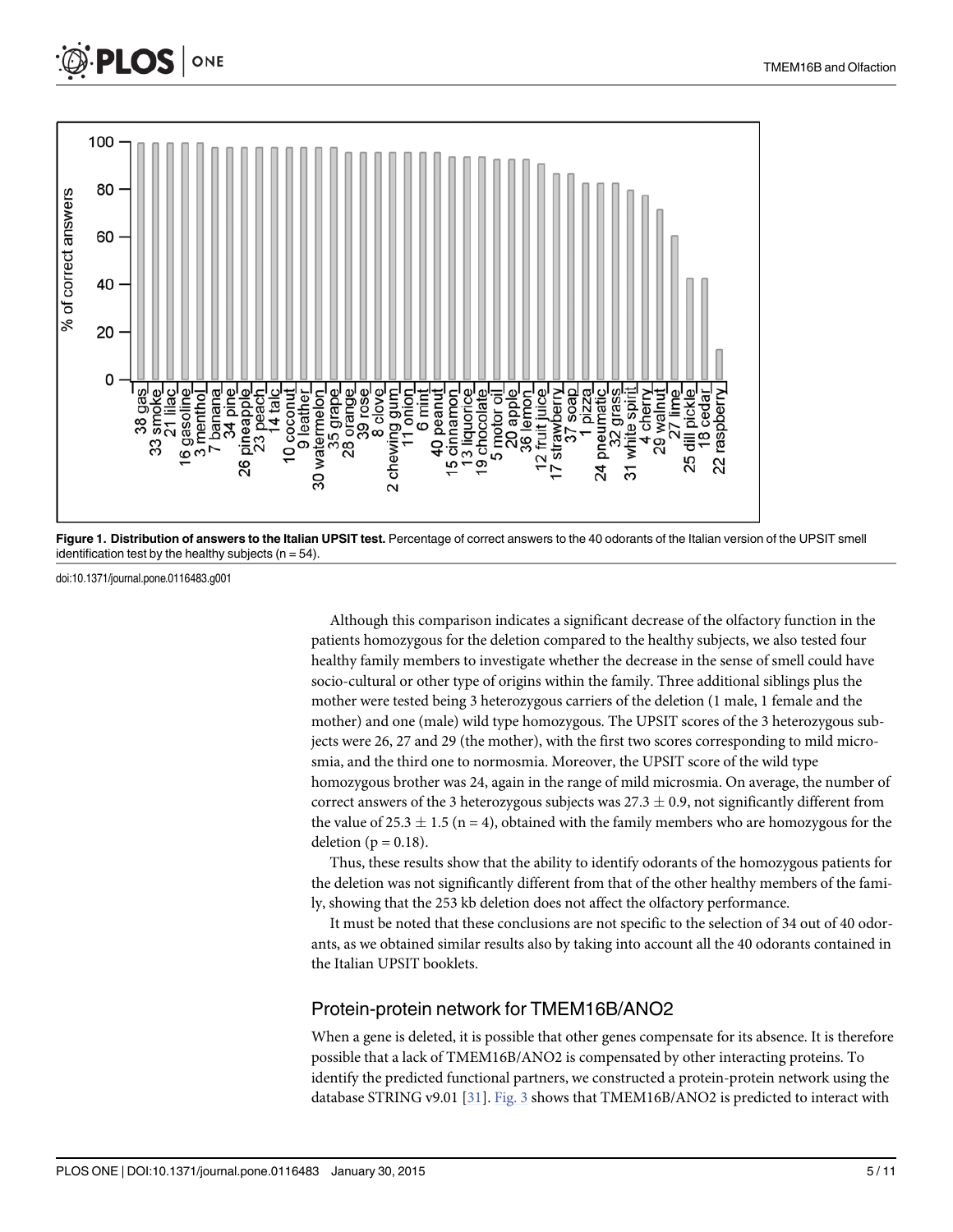<span id="page-5-0"></span>



doi:10.1371/journal.pone.0116483.g002



[Figure 3.](#page-4-0) Protein-protein interaction network for TMEM16B/ANO2. Predicted functional partners obtained with the database STRING v9.01 [\(http://string-db.org/](http://string-db.org/)).

doi:10.1371/journal.pone.0116483.g003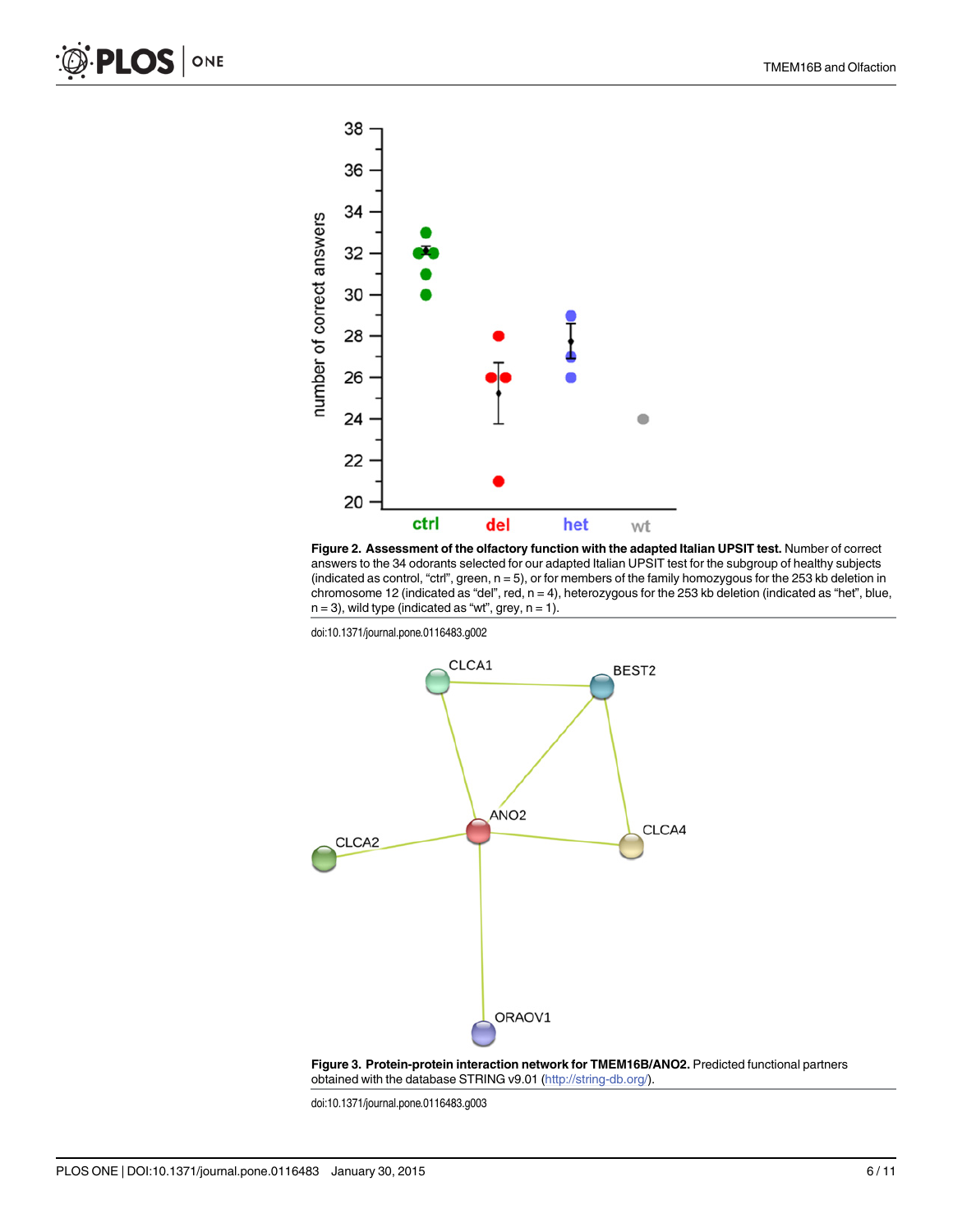<span id="page-6-0"></span>at least 5 partners, although it must be noted that these interaction partners were predicted only by textmining, as experiments are not available at present. CLCA1, CLCA2 and CLCA4 are members of the chloride channel accessory family named CLCA and may be involved in mediating calcium-activated chloride conductance. Both CLCA2 [[25](#page-9-0)] and CLCA4 are expressed in olfactory sensory neurons [[27](#page-9-0)] while mRNA for CLCA1 has been found in the olfactory epithelium of mouse embryo by in situ hybridization  $[35]$  $[35]$  $[35]$ , but at present its localization to olfactory sensory neurons in unknown. BEST2, bestrophin 2, is known to form calcium-sensitive chloride channels and is expressed in the cilia of olfactory sensory neurons [\[14,](#page-9-0) [36,](#page-10-0) [37\]](#page-10-0). ORAOV1, oral cancer overexpressed protein 1, is expressed in olfactory sensory neurons (Supplementary Table S5 in [\[38\]](#page-10-0). Therefore CLCA2, CLCA4, BEST2 and ORAOV1 are all expressed in olfactory sensory neurons and may compensate for the lack of TMEM16B/ANO2.

## Gene diversity in the TMEM16B/ANO2 network

One aspect that highlights the deleterious consequences of a specific allele is the evidence of purifying selection, which acts against mutations that have deleterious effect. The effect of this selection consists in reduced gene diversity in the selected locus, in particular affecting the missense sites (which cause a change in amino acid residue), for this reason we estimated gene diversity for missense SNPs and SNPs at which there were no amino acid change (5' and 3' UTR, synonymous sites, intron variants).

To determine gene diversity for the genes involved in the network of [Fig. 3,](#page-5-0) we used data from all the 1093 individuals from the 1000 Genomes Project Phase 1 [[32](#page-10-0)]. We investigated gene diversity using all SNPs and found that TMEM16B/ANO2 has the highest diversity among the genes in the network ( $Fig. 4A$ ). In addition, we also calculated gene diversity taking into account only the missense mutations and confirmed that TMEM16B/ANO2 has the highest level of gene diversity, further suggesting the absence of constrains in variation in SNPs causing amino acid changes (Fig. 4B).

These results indicate that TMEM16B/ANO2 may not be under purifying selection whereas CLCA1, CLCA2, CLCA4, BEST2 and ORAOV1, that presented a much lower gene diversity, may be under purifying selection and thus should play a more relevant role that cannot be compensated by other genes.





doi:10.1371/journal.pone.0116483.g004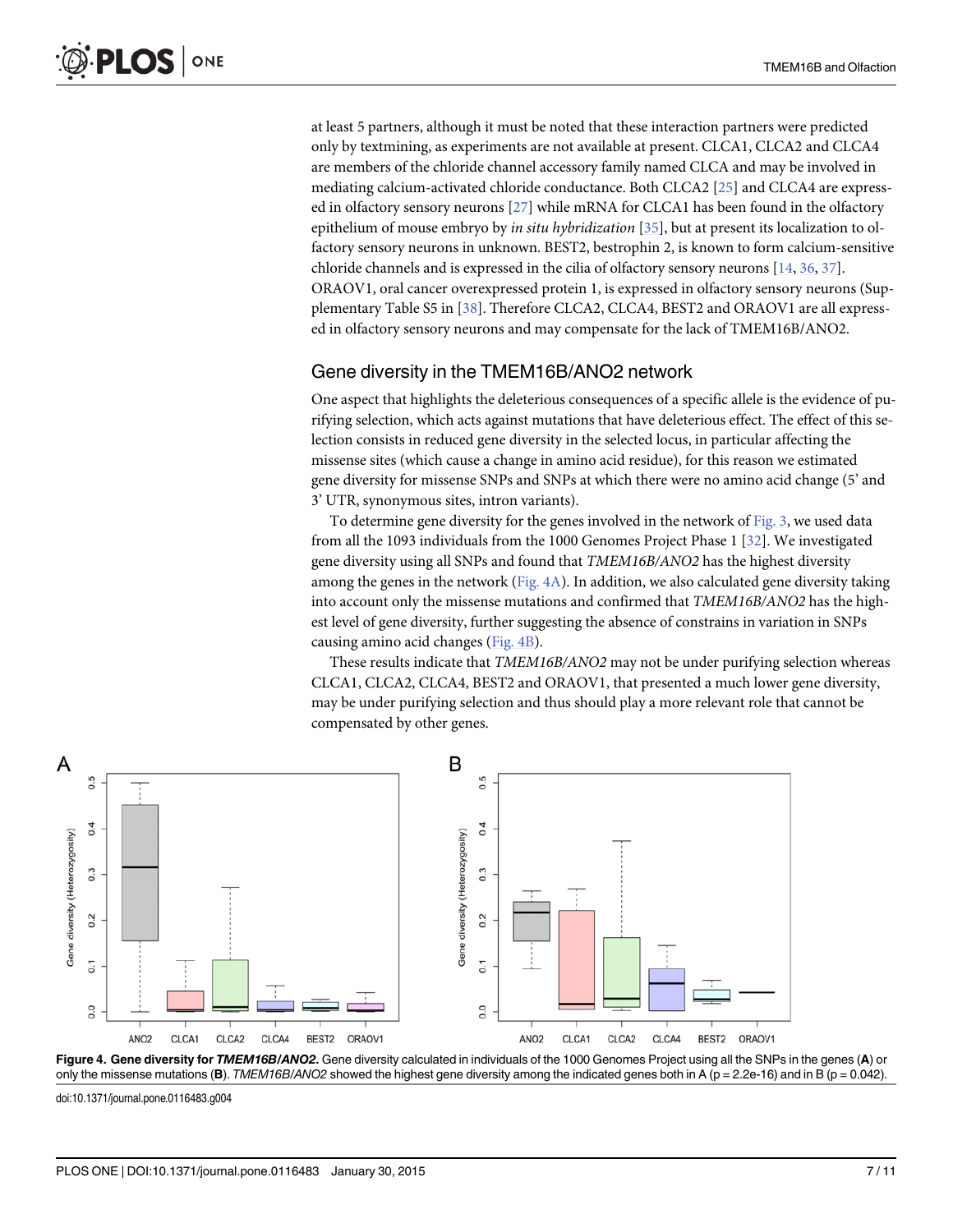#### <span id="page-7-0"></span>**Discussion**

In this study, we measured the odorant identification ability of Italian patients affected by type 3 VWD caused by a 253 kb deletion in chromosome 12 producing the deletion of the VWF gene and of the N-terminus of the neighboring TMEM16B gene. We conducted this study because the only observation about the sense of smell in a patient homozygous for the 253 kb deletion was the personal communication by Drs. Roswitha Eisert and Reinhard Schneppenheim, reported by [[15](#page-9-0)], describing the following observations from an interview with the widow of a patient: "1) her husband never complained about the meals even if they were burnt. 2) When [the patient] was cooking he was possibly not noticing when the potatoes were burnt. 3) [His] use of perfume was sometimes so extreme that his wife wondered how he could stand it. 4) He never mentioned the smell of flowers or 'rural' smells."

We first compared the olfactory function of a healthy subgroup of Italian subjects with that of the group of patients, with similar age, sex and education. Our results reveal that homozygous patients for the deletion have a slightly reduced ability in identifying odorants compared to healthy subjects. The UPSIT scores for 34 odorants of 5 healthy subjects varied from 30 to 33, whereas those for the 4 homozygous patients were 21, corresponding to moderate microsmia, 26 (for 2 subjects) and 28, indicating mild microsmia. However, when we extended the assessment of the olfactory function to other members of the same family, including 3 heterozygous subjects for the deletion, carrying a type 1 VWD, and 1 wild type, we found that the UPSIT score of the wild type subject was 24 (mild microsmia) and the scores of the 3 heterozygous subjects were 26, 27 and 29 (the mother), with the scores of the 2 siblings in the range of mild microsmia and the score of the mother in the range of normosmia. Although one homozygous patient had a rather low score of 21 (moderate microsmia), the average value for the 4 patients was not significantly different from that of the other members of the family, indicating that the lower UPSIT scores compared to those of the subgroup of healthy subjects is likely due to socio-cultural or familiar origins, which we have not further investigated, but that are unrelated to the 253 kb deletion. A larger number of patients would allow a better estimation of the olfactory function, but it must be noted that the type 3 VWD is a rare disease, with a prevalence of about 0.5–3 individuals per million  $[4, 5]$  $[4, 5]$  $[4, 5]$  $[4, 5]$ , and that the 253 kb deletion has only been found in some Italian and German families. Therefore, it has been an extraordinary privilege to have the consent of several members of the large Italian family containing subjects with the 253 kb deletion to have their olfactory function assessed with the UPSIT test and to have buccal swabs taken for the subsequent search of the deletion.

The similar olfactory abilities among members of the Italian family comprising patients homozygous for the 253 kb deletion, together with the observation that the lowest UPSIT score for homozygous patients was in range in moderate microsmia and not in the range of severe microsmia or of anosmia, may indicate that TMEM16B is not necessary for normal olfaction, in agreement with a previous study on knockout mice for TMEM16B [[24](#page-9-0)]. However, it is important to note that, as previously discussed by  $[10]$  $[10]$  $[10]$ , the phenotype related to the *VWF* deletion is well defined by clinical symptoms and laboratory parameters and corresponds to type 3 VWD, whereas at present a phenotype associated to the TMEM16B deletion has not been identified. In addition, since the 253 kb deletion involves only the N-terminus of TMEM16B gene, we cannot exclude the possibility that alternative splicing could produce a functional protein isoform. Indeed, previous studies have shown that another member of the TMEM16 family, TMEM16A, has transcripts missing the first N-terminal region of 116 amino acids [\[11,](#page-9-0) [19,](#page-9-0) [39,](#page-10-0) [40\]](#page-10-0). Splice variants for TMEM16B have also been identified, including the presence of an alternative starting exon that resulted in a shortened N-terminus [\[15](#page-9-0), [41\]](#page-10-0). Thus, at present we cannot exclude the possibility that patients homozygous for the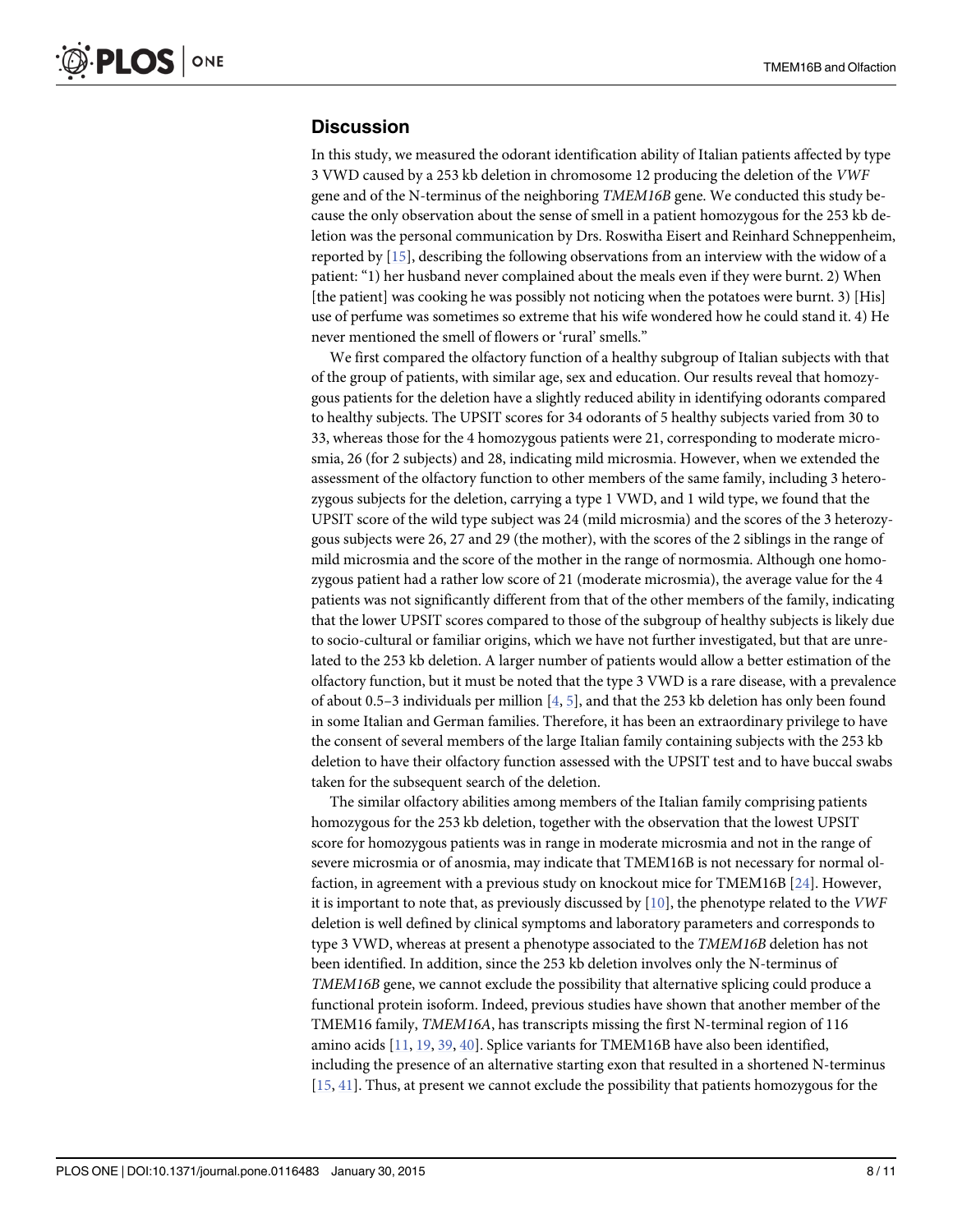<span id="page-8-0"></span>253 kb deletion express a TMEM16B isoform that may have some different functional properties.

If TMEM16B is not functional, there is the possibility that other genes could compensate for the absence of TMEM16B. By in silico investigation of the protein-protein network for TMEM16B [[31](#page-10-0)], we identified 5 predicted functional partners, 4 of which have been shown to be expressed in olfactory sensory neurons: CLCA2, CLCA4, BEST2 and ORAOV1 [\[25,](#page-9-0) [27,](#page-9-0) [35](#page-10-0)–[37](#page-10-0)]. A previous study in rat olfactory epithelia reported molecular biological and immunochemical evidence that CLCA2 and CLCA4 are expressed in the cilia of a subset of olfactory sensory neurons [\[27](#page-9-0)]. These authors suggested the possibility that these calcium-activated chloride conductances may participate to olfactory transduction together with TMEM16B, and could substitute TMEM16B when it is absent. BEST2 is another calcium-activated chloride channel expressed in the cilia of olfactory sensory neurons [[36](#page-10-0)]. ORAOV1 is known to be overexpressed in oral cancer and it is also expressed in olfactory sensory neurons [\[38\]](#page-10-0), although its function is at present unknown.

We determined gene diversity for the genes involved in the network using individuals from the 1000 Genomes Project and found that TMEM16B has the highest gene diversity among the other genes, both when diversity was calculated using all SNPs and only taking into account the missense mutations. These results may indicate that TMEM16B is not under purifying selection, highlighting the evidence that there are no constraints in this gene and providing an indirect clue about the presence of other genes, such as BEST2, CLCA1, CLCA2, CLCA4, or ORAOV1 that could compensate for its function for olfactory ability.

#### Acknowledgments

We thank all subjects for their participation, Michele Dibattista for assistance in data collection, and all members of the laboratories for discussions.

#### Author Contributions

Conceived and designed the experiments: VC M. Mezzavilla A. Menini PG. Performed the experiments: VC M. Mezzavilla A. Morgan. Analyzed the data: VC M. Mezzavilla A. Morgan A. Menini PG. Contributed reagents/materials/analysis tools: RM CPE M. Margaglione. Wrote the paper: VC M. Mezzavilla A. Menini M. Margaglione PG.

#### References

- [1.](#page-1-0) Castaman G (2013) New development in von Willebrand disease. Curr Opin Hematol 20: 424–429. doi: [10.1097/MOH.0b013e328363c11f](http://dx.doi.org/10.1097/MOH.0b013e328363c11f) PMID: [23852183](http://www.ncbi.nlm.nih.gov/pubmed/23852183)
- [2.](#page-1-0) Sadler JE (1998) Biochemistry and genetics of von Willebrand factor. Annu Rev Biochem 67: 395–424. doi: [10.1146/annurev.biochem.67.1.395](http://dx.doi.org/10.1146/annurev.biochem.67.1.395) PMID: [9759493](http://www.ncbi.nlm.nih.gov/pubmed/9759493)
- [3.](#page-1-0) Cumming AM, Sutherland MS, Keeney S (2010) The molecular basis of type 3 von Willebrand disease. J Coag Dis. 2:29–35.
- [4.](#page-1-0) Mannucci PM, Bloom AL, Larrieu MJ, Nilsson IM, West RR (1984) Atherosclerosis and von Willebrand factor. I. Prevalence of severe von Willebrand's disease in western Europe and Israel. Br J Haematol 57: 163–169. PMID: [6609712](http://www.ncbi.nlm.nih.gov/pubmed/6609712)
- [5.](#page-1-0) Bloom AL (1991) von Willebrand factor: clinical features of inherited and acquired disorders. Mayo Clin Proc 66: 743–751. doi: [10.1016/S0025-6196\(12\)62088-6](http://dx.doi.org/10.1016/S0025-6196(12)62088-6) PMID: [2072762](http://www.ncbi.nlm.nih.gov/pubmed/2072762)
- [6.](#page-1-0) Shelton-Inloes BB, Chehab FF, Mannucci PM, Federici AB, Sadler JE (1987) Gene deletions correlate with the development of alloantibodies in von Willebrand disease. J Clin Invest 79: 1459–1465. doi: [10.](http://dx.doi.org/10.1172/JCI112974) [1172/JCI112974](http://dx.doi.org/10.1172/JCI112974) PMID: [3033024](http://www.ncbi.nlm.nih.gov/pubmed/3033024)
- 7. Ngo KY, Glotz VT, Koziol JA, Lynch DC, Gitschier J, et al. (1988) Homozygous and heterozygous deletions of the von Willebrand factor gene in patients and carriers of severe von Willebrand disease. Proc Natl Acad Sci U S A 85: 2753–2757. doi: [10.1073/pnas.85.8.2753](http://dx.doi.org/10.1073/pnas.85.8.2753) PMID: [3258663](http://www.ncbi.nlm.nih.gov/pubmed/3258663)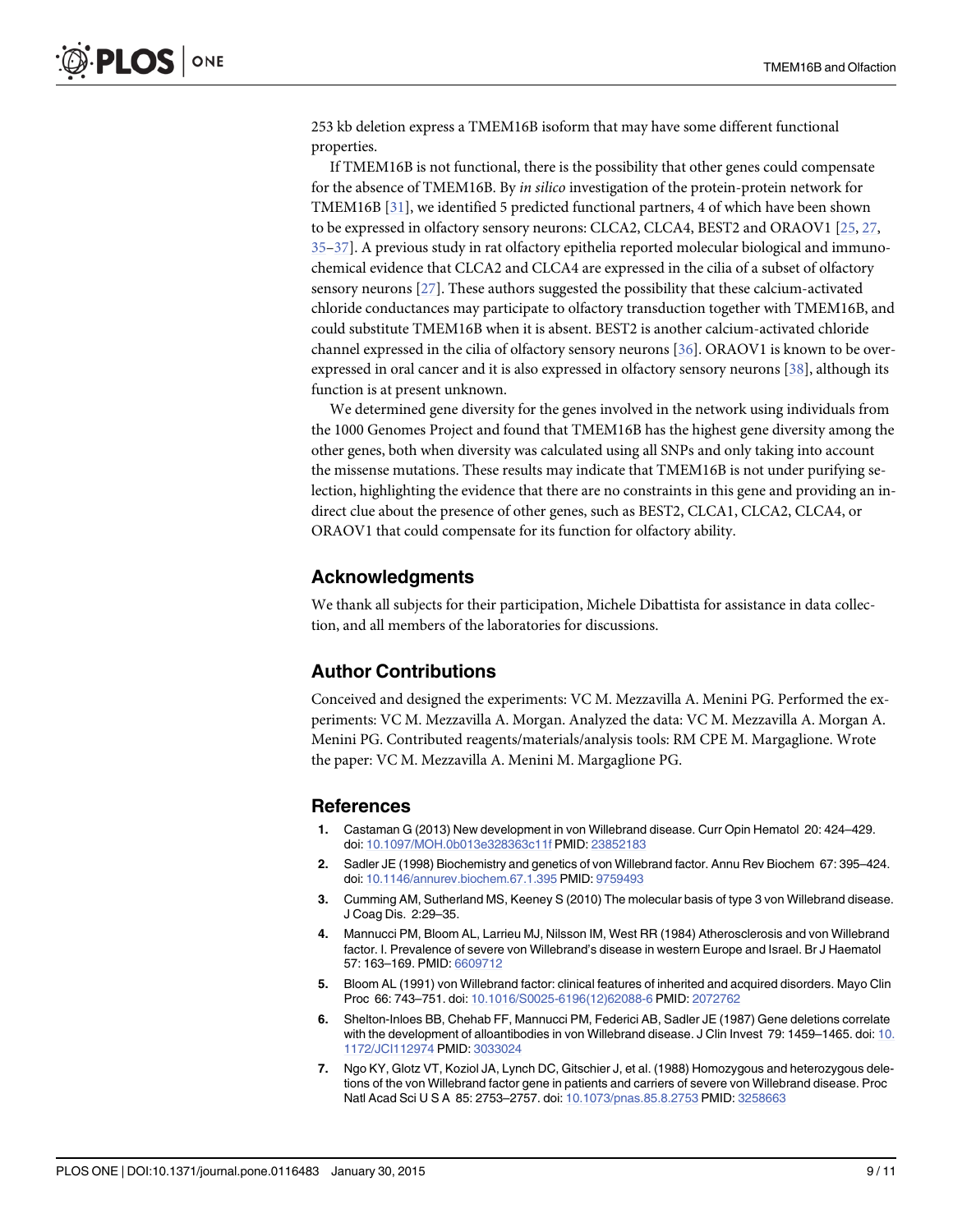- <span id="page-9-0"></span>[8.](#page-1-0) Eikenboom JC, Castaman G, Vos HL, Bertina RM, Rodeghiero F (1998) Characterization of the genetic defects in recessive type 1 and type 3 von Willebrand disease patients of Italian origin. Thromb Haemost 79: 709–717. PMID: [9569178](http://www.ncbi.nlm.nih.gov/pubmed/9569178)
- [9.](#page-1-0) Schneppenheim R, Krey S, Bergmann F, Bock D, Budde U, et al. (1994) Genetic heterogeneity of se-vere von Willebrand disease type III in the German population. Hum Genet 94: 640–652. doi: [10.1007/](http://dx.doi.org/10.1007/BF00206958) [BF00206958](http://dx.doi.org/10.1007/BF00206958) PMID: [7989040](http://www.ncbi.nlm.nih.gov/pubmed/7989040)
- [10.](#page-1-0) Schneppenheim R, Castaman G, Federici AB, Kreuz W, Marschalek R, et al. (2007) A common 253-kb deletion involving VWF and TMEM16B in German and Italian patients with severe von Willebrand disease type 3. J Thromb Haemost JTH 5: 722–728. doi: [10.1111/j.1538-7836.2007.02460.x](http://dx.doi.org/10.1111/j.1538-7836.2007.02460.x)
- [11.](#page-1-0) Caputo A, Caci E, Ferrera L, Pedemonte N, Barsanti C, et al. (2008) TMEM16A, a membrane protein associated with calcium-dependent chloride channel activity. Science 322: 590–594. doi: [10.1126/](http://dx.doi.org/10.1126/science.1163518) [science.1163518](http://dx.doi.org/10.1126/science.1163518) PMID: [18772398](http://www.ncbi.nlm.nih.gov/pubmed/18772398)
- 12. Schroeder BC, Cheng T, Jan YN, Jan LY (2008) Expression cloning of TMEM16A as a calcium-activated chloride channel subunit. Cell 134: 1019–1029. doi: [10.1016/j.cell.2008.09.003](http://dx.doi.org/10.1016/j.cell.2008.09.003) PMID: [18805094](http://www.ncbi.nlm.nih.gov/pubmed/18805094)
- 13. Yang YD, Cho H, Koo JY, Tak MH, Cho Y, et al. (2008) TMEM16A confers receptor-activated calciumdependent chloride conductance. Nature 455: 1210–1215. doi: [10.1038/nature07313](http://dx.doi.org/10.1038/nature07313) PMID: [18724360](http://www.ncbi.nlm.nih.gov/pubmed/18724360)
- [14.](#page-6-0) Pifferi S, Dibattista M, Menini A (2009) TMEM16B induces chloride currents activated by calcium in mammalian cells. Pflüg Arch Eur J Physiol 458: 1023–1038. doi: [10.1007/s00424-009-0684-9](http://dx.doi.org/10.1007/s00424-009-0684-9)
- [15.](#page-1-0) Stephan AB, Shum EY, Hirsh S, Cygnar KD, Reisert J, et al. (2009) ANO2 is the cilial calcium-activated chloride channel that may mediate olfactory amplification. Proc Natl Acad Sci U S A 106: 11776– 11781. doi: [10.1073/pnas.0903304106](http://dx.doi.org/10.1073/pnas.0903304106) PMID: [19561302](http://www.ncbi.nlm.nih.gov/pubmed/19561302)
- 16. Stöhr H, Heisig JB, Benz PM, Schöberl S, Milenkovic VM, et al. (2009) TMEM16B, a novel protein with calcium-dependent chloride channel activity, associates with a presynaptic protein complex in photoreceptor terminals. J Neurosci Off J Soc Neurosci 29: 6809–6818. doi: [10.1523/JNEUROSCI.5546-08.](http://dx.doi.org/10.1523/JNEUROSCI.5546-08.2009) [2009](http://dx.doi.org/10.1523/JNEUROSCI.5546-08.2009)
- 17. Cenedese V, Betto G, Celsi F, Cherian OL, Pifferi S, et al. (2012) The voltage dependence of the TMEM16B/anoctamin2 calcium-activated chloride channel is modified by mutations in the first putative intracellular loop. J Gen Physiol 139: 285–294. doi: [10.1085/jgp.201110764](http://dx.doi.org/10.1085/jgp.201110764) PMID: [22412191](http://www.ncbi.nlm.nih.gov/pubmed/22412191)
- 18. Huang WC, Xiao S, Huang F, Harfe BD, Jan YN, et al. (2012) Calcium-activated chloride channels (CaCCs) regulate action potential and synaptic response in hippocampal neurons. Neuron 74: 179–192. doi: [10.1016/j.neuron.2012.01.033](http://dx.doi.org/10.1016/j.neuron.2012.01.033) PMID: [22500639](http://www.ncbi.nlm.nih.gov/pubmed/22500639)
- [19.](#page-1-0) Pedemonte N, Galietta LJV (2014) Structure and function of TMEM16 proteins (anoctamins). Physiol Rev 94: 419–459. doi: [10.1152/physrev.00039.2011](http://dx.doi.org/10.1152/physrev.00039.2011) PMID: [24692353](http://www.ncbi.nlm.nih.gov/pubmed/24692353)
- [20.](#page-1-0) Yu T-T, McIntyre JC, Bose SC, Hardin D, Owen MC, et al. (2005) Differentially expressed transcripts from phenotypically identified olfactory sensory neurons. J Comp Neurol 483: 251–262. doi: [10.1002/](http://dx.doi.org/10.1002/cne.20429) [cne.20429](http://dx.doi.org/10.1002/cne.20429) PMID: [15682396](http://www.ncbi.nlm.nih.gov/pubmed/15682396)
- 21. Hengl T, Kaneko H, Dauner K, Vocke K, Frings S, et al. (2010) Molecular components of signal amplification in olfactory sensory cilia. Proc Natl Acad Sci U S A 107: 6052–6057. doi: [10.1073/pnas.](http://dx.doi.org/10.1073/pnas.0909032107) [0909032107](http://dx.doi.org/10.1073/pnas.0909032107) PMID: [20231443](http://www.ncbi.nlm.nih.gov/pubmed/20231443)
- 22. Rasche S, Toetter B, Adler J, Tschapek A, Doerner JF, et al. (2010) Tmem16b is specifically expressed in the cilia of olfactory sensory neurons. Chem Senses 35: 239–245. doi: [10.1093/chemse/bjq007](http://dx.doi.org/10.1093/chemse/bjq007) PMID: [20100788](http://www.ncbi.nlm.nih.gov/pubmed/20100788)
- 23. Sagheddu C, Boccaccio A, Dibattista M, Montani G, Tirindelli R, et al. (2010) Calcium concentration jumps reveal dynamic ion selectivity of calcium-activated chloride currents in mouse olfactory sensory neurons and TMEM16b-transfected HEK 293T cells. J Physiol 588: 4189–4204. doi: [10.1113/jphysiol.](http://dx.doi.org/10.1113/jphysiol.2010.194407) [2010.194407](http://dx.doi.org/10.1113/jphysiol.2010.194407) PMID: [20837642](http://www.ncbi.nlm.nih.gov/pubmed/20837642)
- [24.](#page-1-0) Billig GM, Pál B, Fidzinski P, Jentsch TJ (2011) Ca<sup>2+</sup>-activated Cl<sup>−</sup> currents are dispensable for olfac-tion. Nat Neurosci 14: 763-769. doi: [10.1038/nn.2821](http://dx.doi.org/10.1038/nn.2821) PMID: [21516098](http://www.ncbi.nlm.nih.gov/pubmed/21516098)
- [25.](#page-6-0) Mayer U, Küller A, Daiber PC, Neudorf I, Warnken U, et al. (2009) The proteome of rat olfactory sensory cilia. Proteomics 9: 322–334. doi: [10.1002/pmic.200800149](http://dx.doi.org/10.1002/pmic.200800149) PMID: [19086097](http://www.ncbi.nlm.nih.gov/pubmed/19086097)
- [26.](#page-1-0) Pifferi S, Cenedese V, Menini A (2012) Anoctamin 2/TMEM16B: a calcium-activated chloride channel in olfactory transduction. Exp Physiol 97: 193–199. doi: [10.1113/expphysiol.2011.058230](http://dx.doi.org/10.1113/expphysiol.2011.058230) PMID: [21890523](http://www.ncbi.nlm.nih.gov/pubmed/21890523)
- [27.](#page-1-0) Gonzalez-Silva C, Vera J, Bono MR, González-Billault C, Baxter B, et al. (2013) Ca<sup>2+</sup>-activated Cl<sup>-</sup> channels of the ClCa family express in the cilia of a subset of rat olfactory sensory neurons. PloS One 8: e69295. doi: [10.1371/journal.pone.0069295](http://dx.doi.org/10.1371/journal.pone.0069295) PMID: [23874937](http://www.ncbi.nlm.nih.gov/pubmed/23874937)
- [28.](#page-2-0) Doty RL, Shaman P, Dann M (1984) Development of the University of Pennsylvania Smell Identification Test: a standardized microencapsulated test of olfactory function. Physiol Behav 32: 489–502. doi: [10.](http://dx.doi.org/10.1016/0031-9384(84)90269-5) [1016/0031-9384\(84\)90269-5](http://dx.doi.org/10.1016/0031-9384(84)90269-5) PMID: [6463130](http://www.ncbi.nlm.nih.gov/pubmed/6463130)